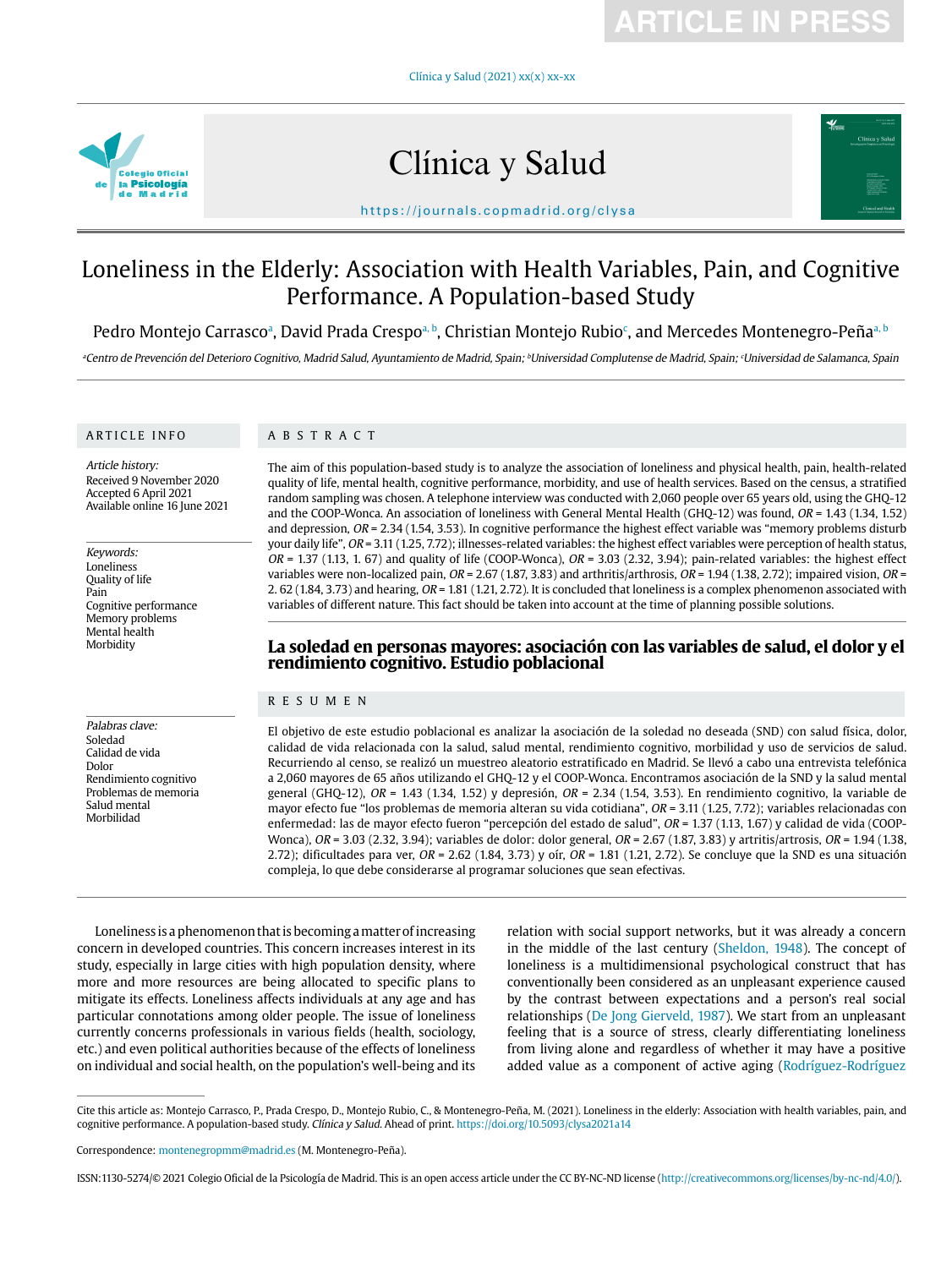et al., 2017). Certainly, there is no single loneliness but many kinds, and one of them corresponds to loneliness by choice or by a new life situation, but managing its advantages and valuing the independence it produces, which is considered as a strength for the elderly. In fact, the Active Aging Index (promoted by the UNECE - United Nations Economic Commission for Europe), which is calculated from a series of components, considers living independently as a positive factor, either alone or with a partner (UNECE, 2019). Therefore, a distinction has been made between loneliness and feeling of isolation, highlighting the circumstances of living alone and an extreme social isolation (Smith & Victor, 2019). Loneliness can also be found at other levels: latent solitude, common in those people who do not have satisfactory social and affective relationships and who behave similarly as people who feel alone, but do not manifest the feeling of solitude; there is also a desired solitude, an indifferent solitude, and an unwanted solitude. The latter is the one we are going to refer to hereafter on, and it is the one that has drawn most studies' attention. We will use terminology such as loneliness and unwanted solitude indistinctly.

Loneliness has been associated with a large number of organic and psychological disorders. It is mainly associated with pathologies related to hypothalamic-pituitary-adrenal axis, hyperstimulation, cardiovascular risk, high blood pressure, high cholesterol, sleep disorders, migraine, immune function, effects on transcription of some genes, etc. (Christiansen et al., 2016; Hawkley & Cacioppo, 2010). Not only is it associated with increased morbidity, it has also been associated with increased risk of mortality (Holt-Lunstad et al., 2015). Cognitive aspects have also been widely studied and are considered a risk factor for cognitive impairment and dementia (Boss et al., 2015). Regarding mental health, it has been associated with depression, anxiety, low self-esteem, emotional instability, negative thoughts about oneself, etc.; it has also been associated with certain personality traits, such as shyness, reduced sociability, or avoidance behaviors (Ausín et al., 2017; Cacioppo et al., 2010; Martín-María et al., 2020). Also, the neurobiological basis of isolation has been studied to contribute to its global understanding (Bzdok & Dunbar, 2020).

Drawing on the literature review, we conclude that loneliness is a multidimensional construct associated with multiple variables. These variables are objective (physical health, sociodemographic variables such as living alone, etc.) and subjective (that is, subjectively assessed, such as mental health, especially depression and anxiety, perception of health and quality of life, etc.), hence the importance of assessing all these variables to study their association with loneliness among the elderly.

One problem that arises concerns is how to assess and measure loneliness. It can be done with scales or structured questionnaires or with some questions. There are several scales, among them Jong Gierveld Scale (De Jong Gierveld & Van Tilburg, 2006) and ESTE Scales of social loneliness (Rubio & Aleixandre, 1999). In populationbased studies, the basic assessment is made with one or more direct questions that usually include "Do you live alone?" and "Are you feeling or have you felt alone?". The correspondence between these types of questions and the validated scales has been the subject of studies with mixed results (Victor, Grenade et al., 2005).

In Spain, several important studies or surveys on loneliness have been carried out, some of them population-based, among them Ausín et al., (2017), Losada et al., (2012), and Martín-María et al., (2020). The present study is included in these epidemiological cross-sectional studies with a representative sample of the population.

The aim of this study is to describe the situation of loneliness in the elderly through a transversal population study and to analyze the relationships with different variables of mental health, diseases, pain, and health perception.

Based on previous studies, we start from the hypothesis that the feeling of loneliness is a multidimensional construct associated with objective and subjective variables. In the first place, we propose that variables related to mental health and quality of life are associated with the feeling of loneliness in the elderly. Secondly, we expect to find an association between loneliness and physical health variables, although, given the subjective component of loneliness, these will have less weight in explaining the feeling of loneliness.

### **Method**

### **Sample**

The present research is a transversal, descriptive, epidemiological study with an analytical approach. The sample was taken from the Health Study of the City of Madrid, 2017. Based on the census, a stratified random sampling was made according to the districts of the city with a probability sampling by age and sex. Total N of the study was 9,676, of which 8,845 were full interviews and 831 were unfinished interviews. They were conducted to people from 15 to 98 years old. In the present study of loneliness, data were taken from respondents over 65 years of age. The sample includes 2,060 people aged between 65 and 98 years old.

### **Procedure and Instruments**

The survey was carried out on the telephone. A structured questionnaire with closed-ended questions was used. Most of the questions required yes/no responses; when they were open questions, questions with yes/no answers were asked until all the possible answer options were included. The survey and its protocols were approved by the Carlos III Health Institute Ethics Committee (No. CEI PI 51-2017-v2). At the beginning of the interview, participants received information regarding the origin of the interview, the objectives and other aspects related to the study and they were informed that the data was confidential and anonymized, making their identification impossible; they voluntarily participated when they consented. Interviewers were personnel trained for this task by professionals.

In the field of health, direct questions were asked about illnesses suffered, consumption of various types of drugs, and health-related issues such as disability, sleep, attendance at health services, pain, alcohol consumption, etc. The 12-item Goldberg General Health Questionnaire was also applied. There are versions of 60, 30, 28, 20, and 12 items, and it is a recommended instrument to be used in health surveys (McDoweel, 2006). This questionnaire has been used in Primary Care and in epidemiological studies with the general population as a screening test of non-psychotic mental health pathology (symptoms of depression, stress, suicidal ideation, coping, etc). It can be administered using a Likert scale (with 4 options, range 0-48) and a score of two categories (0-0-1- 1) (range 0-12); its use as a scalar variable presents a cut-off point (3/4) indicating probable case/no case (Bones-Rocha et al., 2010); the 12-item version presents, when used as a screening for mental pathology, a sensitivity of 83.4% and a specificity of 76.3% (Goldberg et al., 1997). In the Spanish population (Rocha et al., 2011) the internal consistency of the instrument has a Cronbach's alpha of .90; in the factor analysis (KMO = .93) the variance explained by a single factor is 73%, so it can be used as a one-dimensional scale, and 89% in the three-factor model; several authors have shown the multidimensionality of the GHQ. In this sample, Cronbach's alpha is .792; Hotelling's T square,  $F = 475.53$ ,  $p < .001$ ; Spearman-Brown coefficient is .813; Gutman's coefficient .810.

To measure Health Related Quality of Life (HRQOL) the COOP-Wonca was used (Wonca Classification Committee, 1990). The COOP-Wonca is a 5-point response scale, with 1 representing the best and 5 representing the worst level of functioning (range 9-45). It is used face to face as a regular questionnaire with verbal stimuli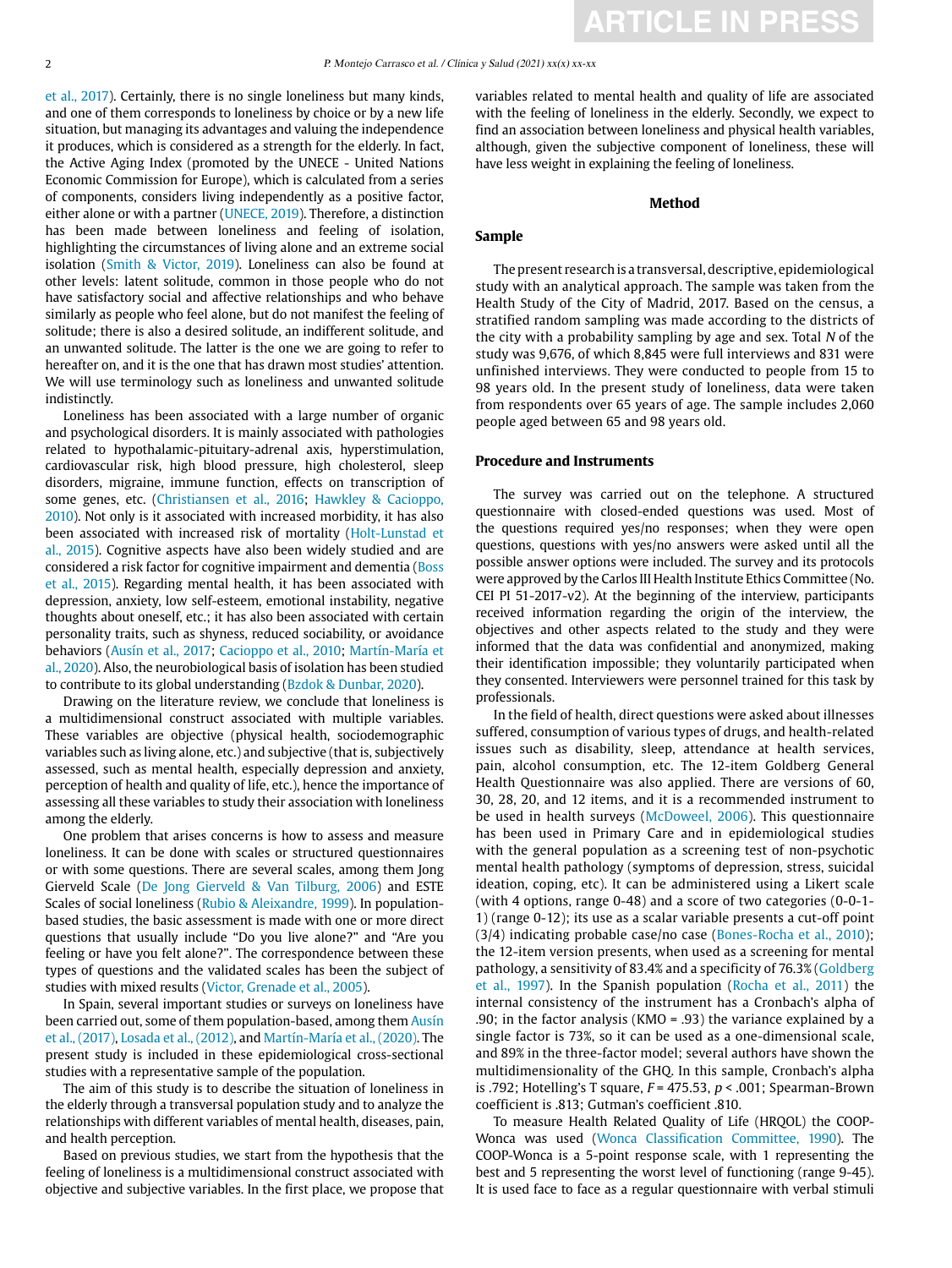or through charts that exemplify the various items, and it can also be self-administered. It includes questions about fitness, feelings, daily and social activities, health and changes in health, pain, etc. It is used in population studies, but also in primary care; we used the 9-item version and the adaptation of Lizán and Reig (1999). These authors find that Cronbach's alpha coefficient is .82; Gutman's coefficient is .82, and the corrected Spearman-Brown coefficient is .82; test-retest reliability at two weeks varied between .52 and .72 for the 9 questions; in subjects who did not experience changes this reliability was between .66 and .81; in factor analysis they only found one factor. A psychometric study of administration was carried out on the telephone (Pedrero-Pérez & Díaz-Olalla, 2016); the internal consistency was .93 and factor analysis found a single factor that explained 78.8% of variance. Since the survey was conducted by telephone, it was not possible to use the charts, so the contents of each item were converted into verbal stimuli in the same way as responses. In this sample, Cronbach's alpha is .750, and Hotelling's T squared,  $F = 1935.86$ ,  $p < .001$ . Spearman-Brown coefficient is .738 and Gutman's coefficient is .736.

To evaluate the presence of diseases, including depression and anxiety, questions such as "Has your doctor told you that you have the disease?" were asked, this mode of survey being frequent in population-based studies (Comijs et al., 2002). Objective cognitive performance was studied with five questions about time orientation (TO): day of the week, day of the month, current month, current season, and current year. In this sample, Cronbach's alpha is .978, and Hotelling's T square,  $F = 31.399 (p < .001)$ , intraclass correlation = .899 (IC = .890, .908); Spearman-Brown coefficient is .966; Gutman's coefficient is .941. In factor analysis (KMO = .885) the variance explained by a single factor is 92.09%, hence it can be used as a onedimensional scale.

These questions were taken from Mini Mental State Examination (Folstein et al., 1975) and a variable was constructed with them, i.e, the number of failures from each of the subjects, and it also assesses the objective memory performance (Sweet et al., 1999). Memory complaints answer the question "¿Do you have memory problems?". Subjective cognitive decline (SCD) was assessed with 7 questions of a scale constructed for the purpose of the survey, taking into account the SCD criteria (Jessen et al., 2014); however, in the current article these questions were used independently of each other, and the scale was not employed.

Regarding loneliness, several specific questions were asked: "Do you live alone?", with answers Yes/No; "Have you felt lonely in the last year?", with answers always, almost always, quite a few times, rarely, never or almost never; and "How many people do you live with?".

### **Data Analysis**

The statistical analysis was performed with the SPSS program (IBM SPSS Statistics for Windows, v. 20.0. Armonk, NY, IBM Corp.). The dependent variable was "feeling lonely" or loneliness. Throughout most of the analysis, the feeling of loneliness variable was categorized in a dichotomous way Yes/No (Yes: always, almost always, and quite a few times; No: rarely, never, and almost never). Categorical variables were coded so that the highest number always indicated the greatest burden or pathology. Thirty-six variables were studied, in addition to the epidemiological ones, in relation to solitude; all of them were grouped a priori in 5 blocks (see Table 2), to analyze which of the variables in each group had a higher predictive value. To study the association between the dependent variable and the independent variables, according to whether they are categorical or scalar, we used ANOVA, with  $\eta^2$  effect size, contingency tables with Cramer's V statistic for the effect size (when both variables were categorical), and Pearson's correlation coefficient  $(r)$ . For the predictor study,

logistic regression was used with odds ratio (OR) and its confidence interval (CI), the -2log likelihood as the model's statistic of fit and the Nagelkerke's  $R^2$  (a correction of Cox and Snell's  $R^2$ ) to show the explained variance. The effect sizes were interpreted according to the following criteria: Cramer's V, .10 = small effect, .30 = medium effect, .50 = large effect, ANOVA,  $\eta^2$ , = .01 = small effect, .06 = medium effect, .14 = large effect, multiple regression,  $R^2$ , .02 small effect, .13 = medium effect, and .26 = large effect (Cohen, 1988).

Most of the questions were administered to the entire sample, although some variables included non-responding participants and were considered "missing" data. The question "do you have memory problems?" was asked to 49.5% of the sample and, of these participants, those who answered "yes" were administered the rest of the cognitive complaint's questions.

### **Results**

### **General Data**

In Table 1 we can see the main epidemiological data of the sample. The age range is 65-98 years, mean age =  $73.26$  ( $DT = 6.19$ ). We can see that 9.24% of the entire older population feels lonely; 27.5% of them live alone, of whom 19.7% report feeling lonely, and 5.3% report feeling lonely despite living with others. There is an association between feeling lonely and living alone ( $\chi^2$  = 100.99, p < .001, Cramer's V = .22).

|  |  | <b>Table 1.</b> Socio-demographic Characteristics, Percentage of the Total Sample |
|--|--|-----------------------------------------------------------------------------------|
|  |  |                                                                                   |

| Variable                          | $\boldsymbol{N}$ | %    |
|-----------------------------------|------------------|------|
| Gender                            |                  |      |
| Male                              | 795              | 38.6 |
| Female                            | 1265             | 61.4 |
| Age groups                        |                  |      |
| 65-69                             | 703              | 34.1 |
| $70 - 74$                         | 528              | 25.6 |
| 75-79                             | 565              | 27.4 |
| 80-84                             | 153              | 7.4  |
| 85 and over                       | 111              | 5.5  |
| Ocupational social class          |                  |      |
| Manager/university                | 726              | 35.2 |
| Skilled worker                    | 752              | 36.5 |
| Semi/unskilled worker             | 529              | 25.7 |
| Never been employed               | 53               | 2.6  |
| Level of studies                  |                  |      |
| Primary or less                   | 594              | 28.8 |
| Secondary                         | 822              | 39.9 |
| University students (medium/high) | 644              | 31.3 |

#### **Loneliness and Health Variables**

In Table 2 we present bivariate relationships between loneliness and each of the health variables, with corresponding statistics and effect size.

Feeling of loneliness is associated with all the mental healthrelated variables, especially with depression (32.5% of people reporting depression refer feeling lonely) and chronic anxiety (30.9% of them feel lonely). The frequency of self-reported depression in the study is 11.2%. Subjects who live alone reported suffering from depression more frequently (14%) compared to subject who do not live alone (10.2%) ( $\chi^2$  = 5.90, p = .015; V = .05). Loneliness is also significantly associated with quality of life, perception of health status, and other health-related variables (including some chronic diseases). With regard to the HRQL items (COOP-Wonca), among those who show a much worse quality of life the percentage of reported loneliness is higher, and this happens for all questions, with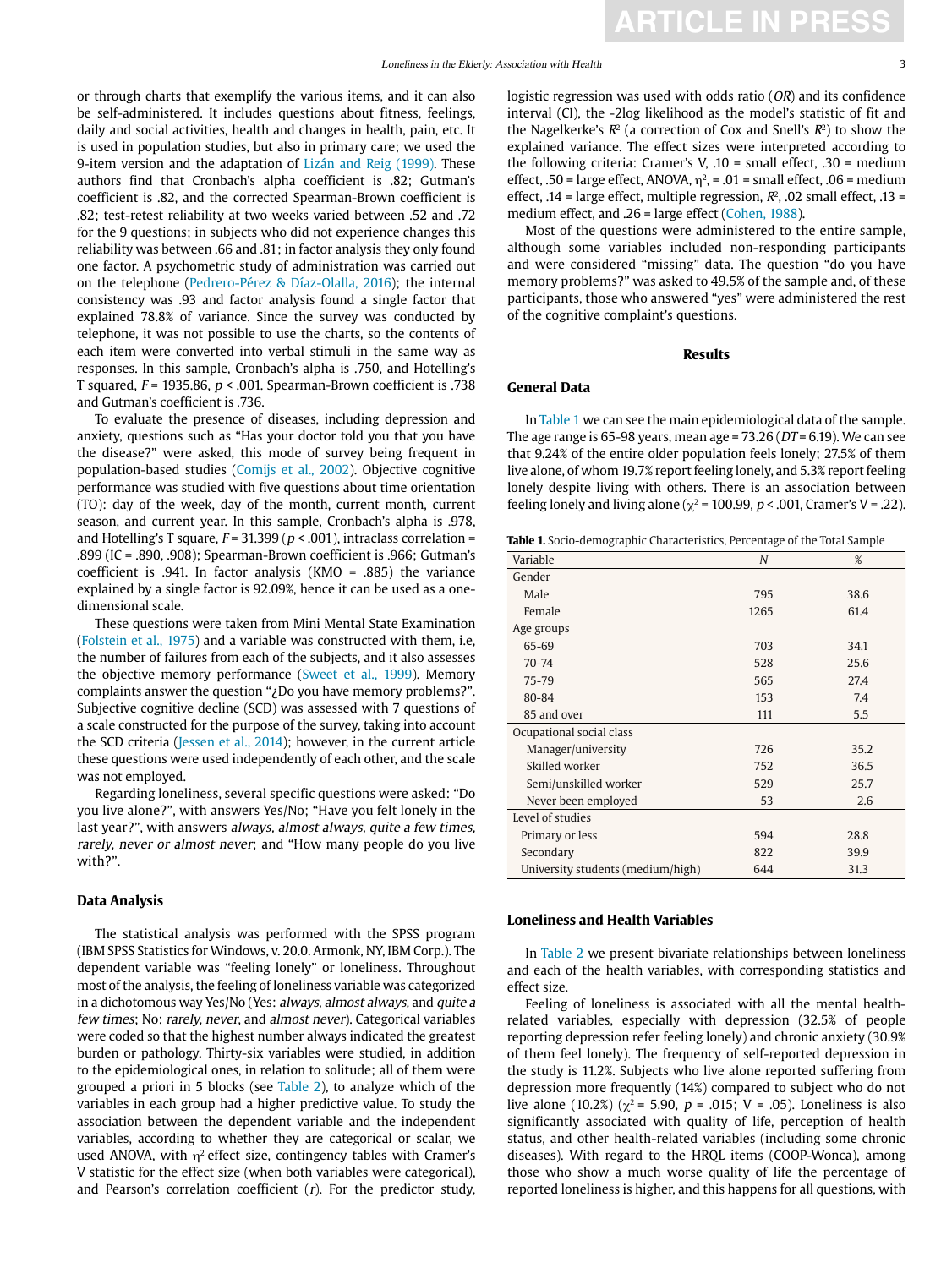# **ARTICLE IN PRESS**

#### 4 P. Montejo Carrasco et al. / Clínica y Salud (2021) xx(x) xx-xx

| <b>Table 2.</b> Association among Dependent (loneliness) and Independent Variables |  |  |  |
|------------------------------------------------------------------------------------|--|--|--|
|------------------------------------------------------------------------------------|--|--|--|

|                                                                       | $N(\mathcal{X})$<br>Bivariable study                                                                       |                       |                  |                |
|-----------------------------------------------------------------------|------------------------------------------------------------------------------------------------------------|-----------------------|------------------|----------------|
| Variables                                                             |                                                                                                            | Statistic             | $\boldsymbol{p}$ | Effect size    |
| Cognitive performance                                                 |                                                                                                            |                       |                  |                |
| Memory complaints                                                     | Yes: 200 (19.7%) No: 816 (80.3%)                                                                           | $\chi^2$ = 13.30      | < .001           | $V = .11$      |
| Temporal orientation                                                  |                                                                                                            | $F(1, 988) = 6.83$    | < .01            | $n^2$ = .007   |
| Memory problems affect your daily life                                | Yes: 30 (15%) No: 170 (85%)                                                                                | $\chi^2$ = 6.84       | .009             | $V = .19$      |
| Difficulties with attention or concentration                          | Yes: 63 (31.5%) No: 137 (68.5%)                                                                            | $\chi^2 = 0.65$       | .420             | $V = .06$      |
| Have you seen a doctor about this?                                    | Yes: 86 (43%) No: 114 (57%)                                                                                | $\chi^2$ = 1.05       | .305             | $V = .07$      |
| Do you feel that you have worse memory<br>than other people your age? | Yes: 23 (11.5%) No: 177 (88.5%)                                                                            | $\chi^2$ = 5.32       | .021             | $V = .16$      |
| Do these memory or attention problems<br>worry you?                   | Yes: 123 (61.5%) No: 77 (38.5%)                                                                            | $\chi^2$ = 1.71       | .191             | $V = .09$      |
| Mental health                                                         |                                                                                                            |                       |                  |                |
| General mental health (GHQ 0-12)                                      |                                                                                                            | $F(1, 2050) = 452.03$ | < 0.001          | $\eta^2 = .18$ |
| Depression                                                            | Yes: 231 (11.2%) No: 1825 (88.8%)                                                                          | $\chi^2$ = 167.38     | < .001           | $V = .29$      |
| Taking tranquilizers (last two weeks)                                 | Yes: 445 (21.6%) No: 1611 (78.4%)                                                                          | $\gamma^2$ = 62.86    | < .001           | $V = .18$      |
| Chronic anxiety                                                       | Yes: 152 (7.4%) No: 1904 (92.6%)                                                                           | $\chi^2 = 91.98$      | < .001           | $V = .21$      |
| Taking antidepressants (last two weeks)                               | Yes: 154 (7.5%) No: 1902 (92.5%)                                                                           | $\chi^2$ = 55.57      | < .001           | $V = .16$      |
| Quality of sleep                                                      | Good: 958 (94.4%) Bad: 57 (5.6%)                                                                           | $\chi^2 = 22.09$      | < .001           | $V = .15$      |
| Disease-related variables                                             |                                                                                                            |                       |                  |                |
| Perception of health status                                           | Very good: 232 (11.3%) Good: 1004 (48.8%)<br>Intermediate: 644 (31.3%) Bad: 120 (5.8%) Very bad: 56 (2.7%) | $\gamma^2$ = 105.65   | < 0.001          | $V = .23$      |
| Quality of life health related (COOP-Wonca)                           |                                                                                                            | $F(1, 2055) = 285.20$ | < 0.001          | $\eta^2 = .12$ |
| Multimorbidity (0-11)                                                 | Three or more diseases: 782 (38%)<br>Two or one: 1006 (48.9%) None: 268 (13%)                              | $\chi^2$ = 29.81      | < .001           | $V = .12$      |
| Chronic diseases                                                      | Yes: 1165 (56.7%) No: 891 (43.3%)                                                                          | $\chi^2$ = 15.16      | < .001           | $V = .09$      |
| Hospital admission in the last year                                   | Yes: 300 (14.6%) No: 1756 (85.4%)                                                                          | $\chi^2$ = 17.29      | < .001           | $V = .09$      |
| Pain variables                                                        |                                                                                                            |                       |                  |                |
| Pain (non-localized)                                                  | Yes: 906 (44.1%) No: 1150 (55.9%)                                                                          | $\chi^2$ = 66.78      | < 0.001          | $V = .18$      |
| Arthritis/arthrosis                                                   | Yes: 873 (42.5%) No: 1183 (57.5%)                                                                          | $\chi^2$ = 48.76      | < .001           | $V = .15$      |
| Taking opioids (last two weeks)                                       | Yes: 233 (11.3%) No: 1823 (88.7%)                                                                          | $\chi^2$ = 26.60      | < .001           | $V = .11$      |
| Chronic cervical pain                                                 | Yes: 493 (24%) No: 1563 (76%)                                                                              | $\chi^2$ = 29.48      | < .001           | $V = .12$      |
| Chronic lumbar pain                                                   | Yes: 589 (28.6%) No: 1467 (71.4%)                                                                          | $\chi^2$ = 31.97      | < .001           | $V = .13$      |
| Headaches or migraines                                                | Yes: 142 (6.9%) No: 1914 (93.1%)                                                                           | $\chi^2$ = 7.11       | .008             | $V = .06$      |
| Pain index (range $0-6$ , $0 =$ no pain)                              |                                                                                                            | $F(1, 2055) = 88.19$  | < 0.001          | $\eta^2 = .04$ |
| Specific diseases                                                     |                                                                                                            |                       |                  |                |
| Difficulties in seeing                                                | Yes: 278 (13.5%) No: 1778 (86.5%)                                                                          | $\chi^2$ = 45.56      | < 0.001          | $V = .15$      |
| Difficulties in hearing                                               | Yes: 221 (10.7%) No: 1835 (89.3%)                                                                          | $\chi^2$ = 18.68      | < .001           | $V = .10$      |
| Heart disease (angina, heart attack)                                  | Yes: 208 (10.1%) No: 1848 (89.9%)                                                                          | $\chi^2$ = 12.11      | < .001           | $V = .08$      |
| Chronic allergy                                                       | Yes: 129 (6.3%) No: 1927 (93.7%)                                                                           | $\chi^2 = 8.13$       | .004             | $V = .06$      |
| <b>Diabetes</b>                                                       | Yes: 308 (15%) No: 1748 (85%)                                                                              | $\chi^2$ = 14.003     | < .001           | $V = .08$      |
| Thyroid disease (hypothyroidism)                                      | Yes: 262 (12.7%) No: 1794 (87.3%)                                                                          | $\chi^2$ = 11.41      | < .001           | $V = .07$      |
| High cholesterol                                                      | Yes: 722 (35.1%) No: 1334 (64.9%)                                                                          | $\chi^2$ = 3.24       | .072             | $V = .04$      |
| Hypertension                                                          | Yes: 902 (43.9%) No: 1154 (56.1%)                                                                          | $\chi^2 = 9.08$       | .003             | $V = .07$      |
| Asthma                                                                | Yes: 129 (6.3%) No: 1927 (93.7%)                                                                           | $\chi^2 = 8.13$       | .004             | $V = .06$      |
| Lung disease                                                          | Yes: 119 (5.8%) No: 1937 (94.2%)                                                                           | $\chi^2$ = 2.66       | .103             | $V = .04$      |
| Gastroduodenal ulcer                                                  | Yes: 94 (4.6%) No: 1962 (95.4%)                                                                            | $\chi^2 = 0.71$       | .399             | $V = .02$      |

Note. Cramer's V and  $\eta^2$  = effect size.

those who say that "their life has been much worse" (54% report loneliness) standing out against those who say, in the same item, that "they have done very well" (2.8% report loneliness), as well as those with limitations in their social activities (52% report loneliness) against those who show no limitations (6.8% report loneliness).

Among those who perceive their health as very bad, 30.4% feel lonely, compared to 3.4% of those who perceive it as very good. With regard to multi-morbidity, the percentage of loneliness of those persons who do not suffer from any disease is well below the average (4.5%); among those who suffer from more than two diseases, the percentage of people reporting loneliness is 13.6%. The alteration that is associated with the highest percentage of loneliness is impaired vision and a hearing difficulty that prevents them from carrying out their usual tasks; among these, 20.1% feel loneliness, as opposed to only 7.5% of those who do not have such difficulties; of those with a hearing impairment, 17.2% feel loneliness, as opposed to 8.3% of those who hear well. We observe that all associations between loneliness and every type of pain are significant. Of those respondents who feel lonely, 22.6% take pain medication, compared to 10.2% of those who do not feel loneliness. The variable with the higher effect size is non-localized pain (yes/no), 44.1% of the sample of older people feel this type of pain; 15.1% among those who feel this pain feel alone, while the percentage of loneliness of those who do not feel pain is 4.6%.

People who feel lonely have a worse cognitive performance: among those who do not have problems of time orientation, 7.1%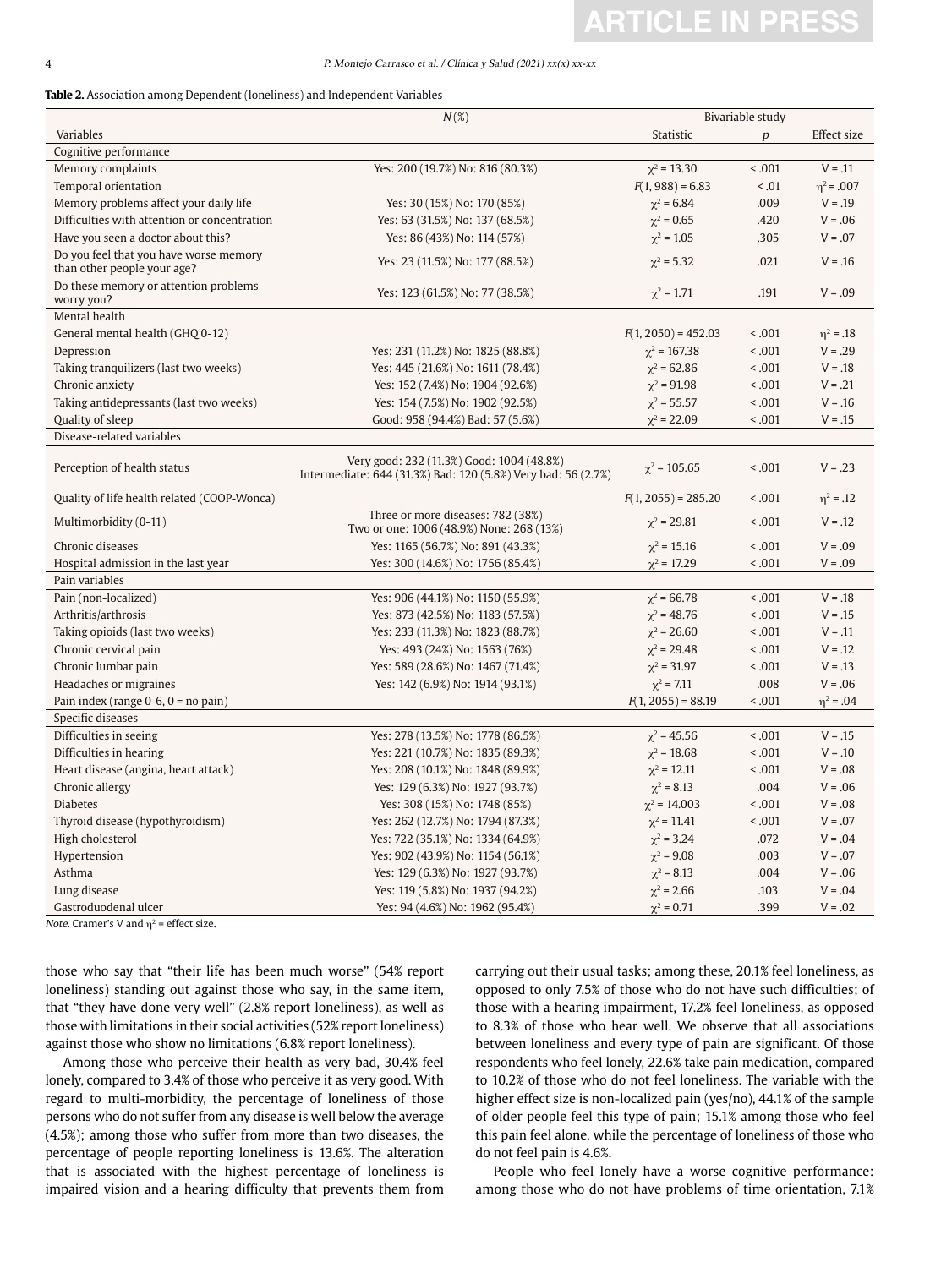feel loneliness, while it rises to 17.4% among those who have three or more cognitive-related failures. Among people who live alone, 19.7% refer to have memory problems and, of these, 14.5% feel lonely, while the percentage of loneliness of those respondents who do not report memory problems is 6.6%.

### **Predictors of Loneliness: Cognitive Performance and Mental and Physical Health**

In the multivariate study we analyzed loneliness in relation to the diverse blocks of variables that have been exposed in Table 2. We carried out a logistic regression (forward conditional method) within each group. The dependent variable was loneliness (Yes/No). The possible predictors were the variables in each block that had been significant in the bivariate study. In Table 3, we show the variables that are significant with their OR and confidence interval and the variables of the same block which are not significant.

In the cognitive performance block ( $\chi^2$  of the final model = 5.46, p  $=$ .02, Nagelkerke's  $R^2 = .05$ ) the only significant variable is "memory

problems affect daily life"; this variable had the largest effect size in the bivariate study. Regarding mental health block ( $\gamma^2$  = 270.95, p  $\leq$  001,  $R^2$  = 0.27), the variable that first enters in the model is general mental health (GHQ-12) with an effect size of  $R^2$  = .24, followed by the variable depression which adds .02; it should be noted that the biserial correlation between both of them is  $r = .45$  ( $p < .001$ ). All mental health variables are significantly correlated between them: anxiety and taking tranquilizers,  $r = .27$ ; anxiety and taking antidepressants,  $r = .38$ ; depression and taking antidepressants,  $r = .38$  $= .58$ ; and anxiety and depression,  $r = .44$ ; depression and taking tranquilizers,  $r = .26$ ; for all correlations  $p < .001$ . In the block of disease and HRQOL ( $\chi^2$  = 162.97, p < .001, R<sup>2</sup> = .17) this variable has the largest effect size ( $R^2$  = .16). The association between quality of life and perception of health status is significant ( $F = 310.24$ ,  $p <$ .001,  $R^2$  = .38), as well as having some chronic disease ( $F = 179.95$ ,  $p < .001$ ,  $R^2 = .08$ ); the correlation with multiborbidity is significant as well ( $r = .43$ ,  $p < .001$ ). Among the pain variables ( $\chi^2 = 88.765$ , p  $\leq$  .001,  $R^2$  = .09), the one with the largest predictive effect size is general pain with an  $R^2 = .07$ ; the other two variables that enter in the regression equation, arthritis/osteoarthritis and taking

**Table 3.** Predictors of Loneliness. Logistic Regression

|                                                                                                                                                              |      | Multivariable study |         |
|--------------------------------------------------------------------------------------------------------------------------------------------------------------|------|---------------------|---------|
| Variables                                                                                                                                                    | OR   | CI                  | р       |
| Cognitive performance                                                                                                                                        |      |                     |         |
| Memory problems affect your daily life                                                                                                                       | 3.11 | 1.251, 7.72         | .015    |
| Temporal orientation                                                                                                                                         |      |                     | .462    |
| Do you feel that you have worse memory than other people your age?                                                                                           |      |                     | .168    |
| $R^2$ Nagelkerke = .049; -2log likelihood = 1158.532; $\chi^2$ = 5.455; p = .020                                                                             |      |                     |         |
| Mental health                                                                                                                                                |      |                     |         |
| General mental health (GHQ 0-12)                                                                                                                             | 1.43 | 1.34, 1.52          | < 0.001 |
| Depression                                                                                                                                                   | 2.34 | 1.54, 3.53          | < 0.001 |
| Taking tranquilizers (last two weeks)                                                                                                                        | 1.68 | 1.16, 2.41          | .006    |
| Chronic anxiety                                                                                                                                              |      |                     | .521    |
| Taking antidepressants (last two weeks)                                                                                                                      |      |                     | .901    |
| Quality of sleep                                                                                                                                             |      |                     | .966    |
| $R^2$ Nagelkerke = .269; -2log likelihood = 990.158; $\chi^2$ = 270.950; p < .001                                                                            |      |                     |         |
| Disease-related                                                                                                                                              |      |                     |         |
| Perception of health status                                                                                                                                  | 1.37 | 1.13, 1.67          | < 0.001 |
| Quality of life health related (COOP-Wonca)                                                                                                                  | 3.03 | 2.32, 3.94          | .002    |
| Multimorbidity (0-11)                                                                                                                                        |      |                     | .110    |
| Chronic diseases                                                                                                                                             |      |                     | .883    |
| Hospital admission in the last year                                                                                                                          |      |                     | .451    |
| $R^2$ Nagelkerke = .166; -2log likelihood = 1103.874; $\chi^2$ = 162.968; p < .001                                                                           |      |                     |         |
| Pain variables                                                                                                                                               |      |                     |         |
| Pain                                                                                                                                                         | 2.67 | 1.87, 3.83          | < 0.001 |
| Arthritis/arthrosis                                                                                                                                          | 1.94 | 1.38, 2.72          | < 0.001 |
| Taking opioids (last two weeks)                                                                                                                              | 1.49 | 1.01, 2.21          | < 0.001 |
| Chronic cervical pain                                                                                                                                        |      |                     | .207    |
| Chronic lumbar pain                                                                                                                                          |      |                     | .299    |
| Headaches or migraines                                                                                                                                       |      |                     | .444    |
| Pain index (range; 0=no pain)                                                                                                                                |      |                     |         |
| $R^2$ Nagelkerke = .092; -2log likelihood = 1178.076; $\chi^2$ = 88.765; $p < .001$                                                                          |      |                     |         |
| Specific diseases                                                                                                                                            |      |                     |         |
| Difficulties in seeing                                                                                                                                       | 2.62 | 1.84, 3.74          | < 0.001 |
| Difficulties in hearing                                                                                                                                      | 1.81 | 1.21, 2.72          | .004    |
| Heart disease (angina, heart attack)                                                                                                                         | 1.73 | 1.13, 2.63          | .011    |
| <b>Chronic Allergy</b>                                                                                                                                       | 1.76 | 1.05, 2.95          | .032    |
| <b>Diabetes</b>                                                                                                                                              | 1.68 | 1.16, 2.44          | .006    |
| Thyroid disease (hypothyroidism)                                                                                                                             | 1.80 | 1.22, 2.67          | .003    |
| Hypertension                                                                                                                                                 |      |                     | .331    |
| Asthma                                                                                                                                                       |      |                     | .143    |
| $R^2$ Nagelkerke = .077; -2log likelihood = 1192.568; $\chi^2$ = 74.273; p < .001<br>Note $OP -$ adds ustice $CI -$ confidence intervals $D^2 =$ effect size |      |                     |         |

*Note. OR* = odds ratio; CI = confidence interval;  $R^2$  = effect size.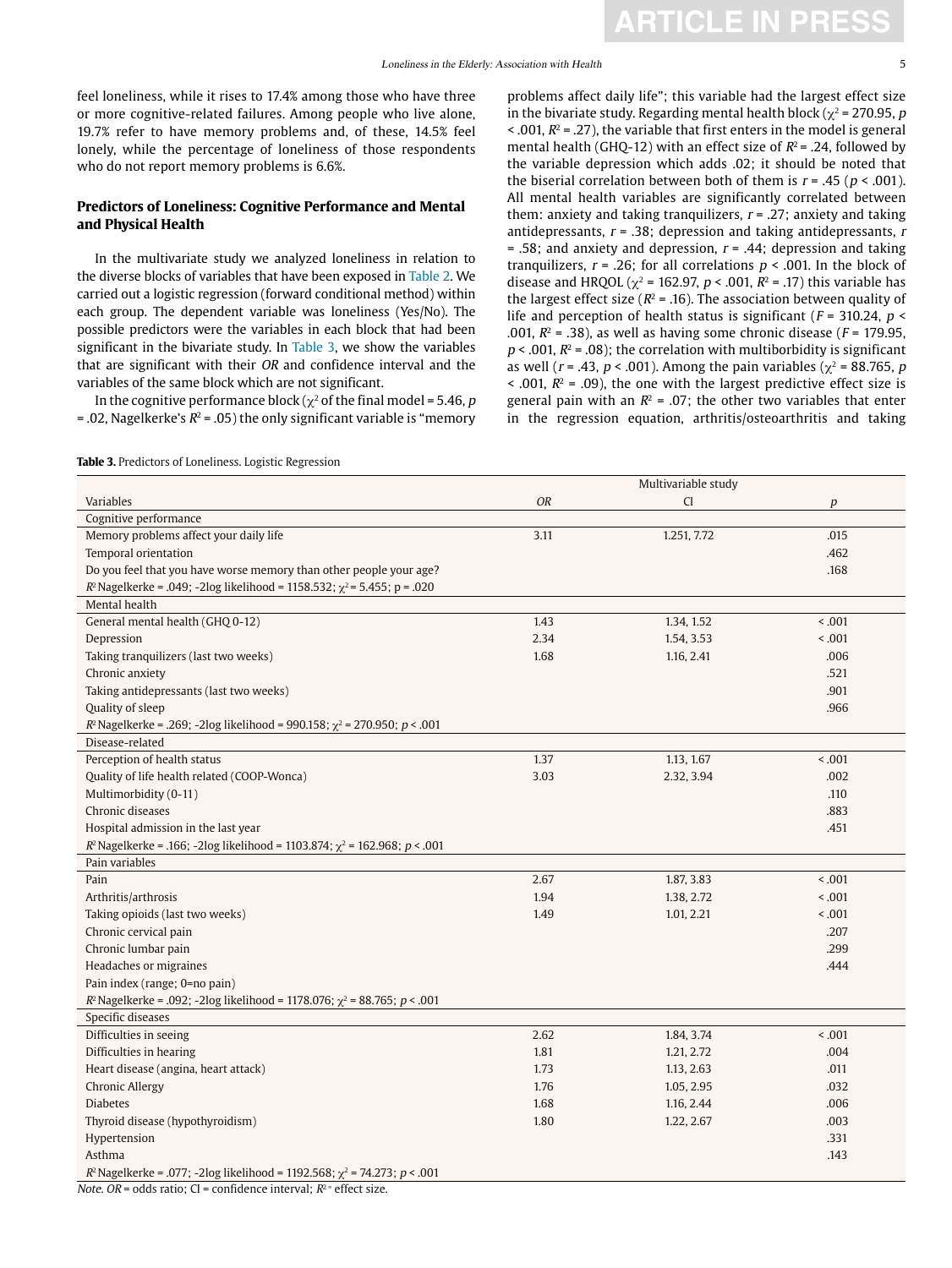strong pain medications add very little to the prediction. Among the specific diseases ( $\chi^2$  = 74.273, p < .001,  $R^2$  = .08), those with the greatest effect size are those directly involved in the relationship with others, alterations in seeing ( $R^2$  = .04) and in hearing, which adds an  $R^2$  = .01: among those who have significant difficulties in both directions, 28.3% feel loneliness.

### **Discussion**

We have presented a cross-sectional epidemiological study. We have analyzed factors related to health, both mental and physical, that could be associated with feeling lonely. A first global consideration is that loneliness is a phenomenon that involves many aspects of the life of the elderly and is associated with quality of life, general health, mental health, and physical health. We have tested our first hypothesis: variables related to mental health and quality of life are associated with the feeling of loneliness in the elderly; the second hypothesis is also supported by the fact that effect sizes of mental health and quality of life variables are higher than those of physical health variables.

First data to be highlighted is the percentage of elderly people who feel lonely, which is similar to other studies; Pinquart and Sorensen (2001) in their meta-analysis indicated that figures of loneliness ranged between 5 and 15%; in our country figures of most authors are within these limits with similar socio-epidemiological characteristics (Losada et al., 2012). These percentages have hardly changed over the last 50 years (Dahlberg et al., 2018).

### **Cognitive Performance and Loneliness**

We have analyzed memory complaints and cognitive performance in relation to loneliness. Loneliness, but not living alone, has been associated with lower cognitive performance and even higher prevalence of Alzheimer's disease (Lara et al., 2019) as well as subjective cognitive decline (Montejo et al., 2020). In the bivariate study we have observed that an objective variable associated with loneliness is memory failures (temporal disorientation) and other subjective variables, such as memory complaints, being worse at a cognitive level than other people of the same age, and alterations in daily life due to memory problems; the latter is the only significant one in the multivariate analysis. Therefore, according to our data, memory complaints are predictive of loneliness probably due to its impact on everyday life. In a follow-up study, Donovan et al. (2017) found, on the one hand, that loneliness accelerated cognitive decline regardless of demographics and, on the other hand, that those suffering from cognitive decline are more likely to be lonely. The cause-effect relationship between loneliness, cognitive function, and memory complaints is not clear; it is probably a two-way relationship. Loneliness has been associated with a poor response to stress situations and an increase in cortisol, phenomena linked to a decrease in performance in several cognitive functions (Cacioppo & Hawkley, 2009). At the biological basis, it is the reduction of the dendritic web, alteration in the formation of synapses and cell death, especially in frontal and hippocampal regions, areas related to memory and executive functions (Boss et al., 2015). Besides, loneliness is associated to poor environmental stimuli and, therefore, to less cognitive activity, which can lead in time to repercussions such as alterations in some cognitive areas and, consequently, to disorders in daily life. Finally, depression, which is closely associated with loneliness, could explain the association between loneliness and memory complaints (Conde-Sala et al., 2019). The association between depression and memory complaints in older adults is well documented in the literature (Balash et al., 2013).

### **Mental Health and Loneliness**

Mental health disorders are all associated with loneliness in the bivariate study. In the multivariate study, depression stands out. The frequency of reported depression in our study is within the limits of prevalence of this disease for the Spanish population (Alonso et al., 2004). Our results are in line with most of the authors who link mental health disorders, especially depression, with loneliness (Conde-Sala et al., 2019). Feeling alone was included at the time as one of the symptoms of depression. In an 18-years follow-up study carried out with seniors, de la Torre-Luque et al. (2019) found that loneliness was the strongest predictor of depression and persistence of depression. Cacioppo et al. (2010), also in a longitudinal study, found an association between depression and loneliness regardless of other sociodemographic factors such as living alone, sex, age, etc. For these authors, in most subjects, the various stressors (illness, death, difficulties of various kinds, etc.) would cause loneliness that would, in turn, act as a serious risk factor for depression. However, once depression has been established, loneliness can also be a consequence of it: anhedonia, decreased vitality, low self-esteem, and other depressive symptoms cause the person to withdraw from himself or herself and tend to become lonely. Both conditions share common causes, both psychological and organic. Mitigating loneliness in a depressed person has a twofold purpose: on the one hand, treating depression and, on the other hand, facilitating the opening of the depressed person to his/her closest environment, in this case while fighting loneliness depression is treated.

### **Physical Health and Loneliness**

In the relationship of loneliness and illness variables we observe, according to our data, that it is mainly associated with those that indicate awareness of health (perception of health and HRQOL). Other authors have found similar results (Emerson et al.,, 2018). Various researchers have developed conceptual models through structural equations in which it is observed how physical health and loneliness are mutually determined; some other factors, such as age, personality/mental health, cognition, social support, and contacts specifically via telephone, are predictors of both loneliness and poor physical health (Smith & Victor, 2019). It is also associated with some diseases, especially with difficulties in seeing and hearing, which can lead to social isolation and feelings of loneliness, since they are difficulties involved in the relationship with others and in the integration into the environement (Victor, Scambler et al., 2005). In our results, it is also associated with reported diseases such as cardiovascular disease, hypertension, high cholesterol, heart disease, diabetes, thyroid disease, asthma, and chronic allergy, as well as with multimorbidity and chronic disease. There is an extensive literature that associates loneliness with these diseases and tries to explain how they originate (Christiansen et al., 2016; Hawkley & Cacioppo, 2010). The physiological mechanisms found that may be these associations are fundamentally an alteration of the hypothalamicpituitary-adrenal axis, with effects on the adrenergic sympathetic activity and increased vascular resistance, changes in immunity and inflammatory activity mediated by the action of glucocorticoids and increased activity of leukocytes and lymphocytes, increased activity of interleukin-6, C-reactive protein and fibrinogen, and increased tumor necrosis factor alpha (Yanguas et al., 2018).

In our results we found that loneliness is associated with all the variables that value pain and, in the multivariate study, pain in general, arthrosis-arthritis pain and taking strong pain medication stand out. People who feel lonely take twice as much strong pain medication as those who do not feel lonely. The association of pain, especially chronic pain, and loneliness can have several origins and is a two-way relationship. Loneliness is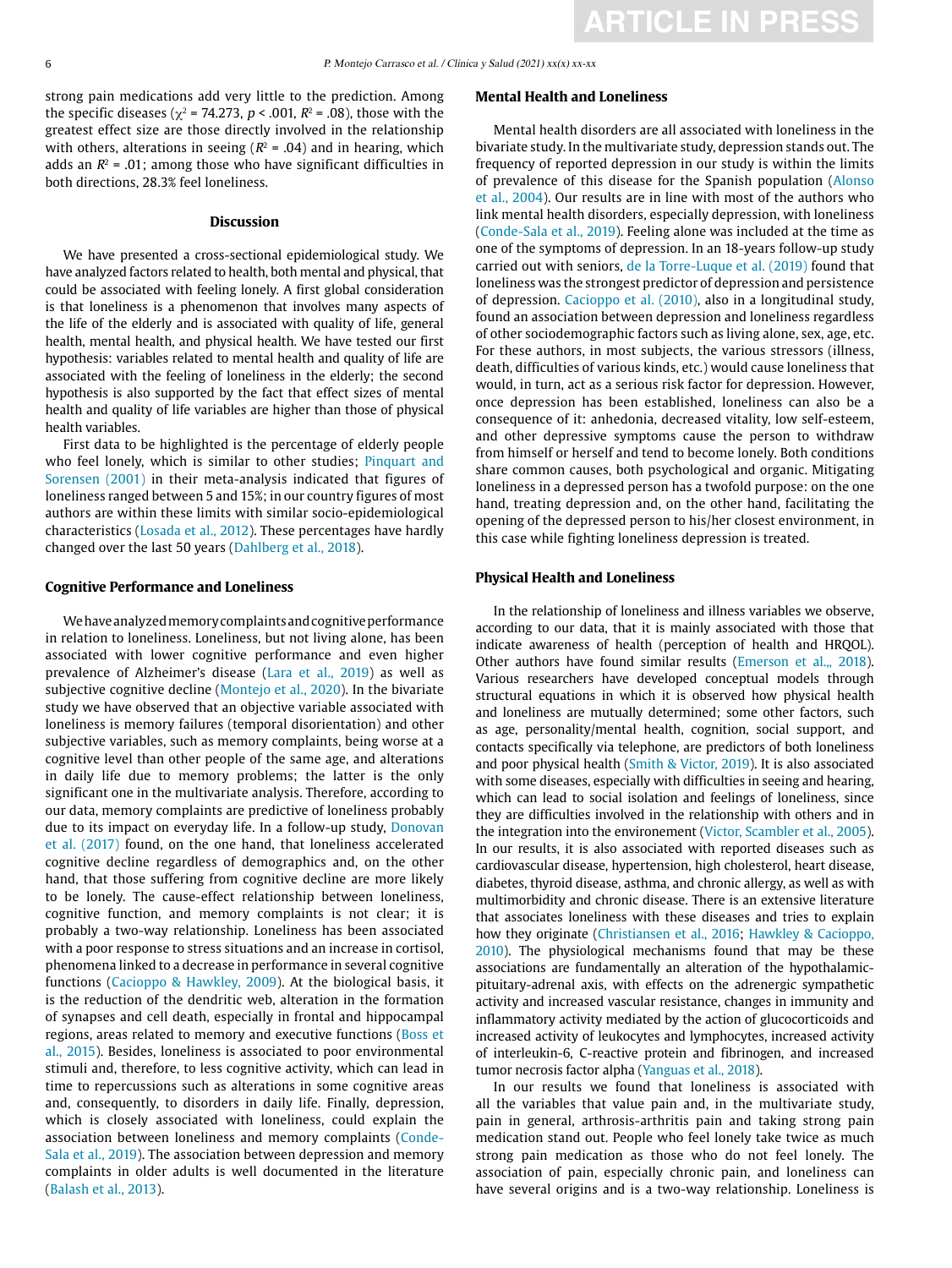a risk factor for chronic pain. Jacobs et al. (2006), in a follow-up study, found that solitude is a predictor of and increases back pain since this type of pain, in large part, would be associated with psychological and social factors. Other researchers (Jaremka et al., 2013) also found that loneliness increases pain, depression, and fatigue in cancer patients, an increase that would be through the reaction to stress and increased cortisol. Our results suggest, as a hypothesis, that people who feel lonely have a more accentuated sensitivity to pain, probably due, on a physiological level, to the alteration of the HPA axis and, on a psychological-behavioral level, to having fewer resources (affective, activities, entertainment, etc., and in general all those provided by relationships with others) to alleviate it. Other authors have studied the hypothesis in the opposite direction: in a longitudinal study, Emerson et al. (2018) found that chronic pain is a risk factor for loneliness, given that the person who feels pain tends to diminish participation and social interactions; these authors indicate that even those older people who, in principle, are not at risk of loneliness (since they live with others, are married, etc.) can suffer it due to pain; for these authors pain predicts loneliness, regardless of mental health factors, and other physical conditions. This last fact would indicate that treating pain adequately can prevent loneliness in the elderly. There are few studies on the physiological mechanism of the association between solitude and physical pain: Eisenberger and Lieberman (2004) carried out an interesting work using functional brain magnetic resonance imaging that relates "social pain" (produced by solitudeexclusion) with "physical pain" and evidencing the activation of the same underlying brain areas (anterior cingulate cortex), as if there were a common alarm system by which social pain increases physical pain and vice versa.

### **Limitations**

The study has the limitations inherent to most studies whose data are obtained by telephone. First, most of the data are self-reported; in adittion, there are individuals who do not want to respond; there are some others who were not at home any of the times they called on them; in these cases the search for a replacement person is also randomized, but this has not been done in the research that concerns us. On the other hand, there are few data and few questions on important issues regarding the characteristics of loneliness, including those related to family and relationships or relevant events that may have been the origin of loneliness. However, it must be taken into account that the objectives/goals of the survey were to describe the factors of a social, economic, health, and lifestyle nature, such as physical exercise, consumption of food, or pets and certain phenomena (employment, noise, use of cell phones, etc.) that affect older adults. It has not been, as we have indicated above, a specific research on loneliness. As a strong point we note that it is a study whose participants have been extracted from the census at random taking into account age, sex, and place of residence, then the sample is representative of the city's population.

### **Conclusions**

Our results indicate that loneliness is a frequent phenomenon in our society and that it needs to be addressed to improve the quality of life of the elderly. Findings of this population study could probably be applied to other cities with similar characteristics in terms of population, level of development, and other similar socio-demographic features. These results also indicate that the majority of the elderly (90%) do not feel alone. Studies such as this show the complexity and the multitude of both physical and psychological variables that are significantly related to loneliness.

Furthermore, these relationships are often bi-directional or with a causality that is still not well-defined. Solitude is, therefore, a target to be aimed at from multiple fronts if we want to mitigate it or decrease its frequency. An adequate approach to this complex phenomenon must consider this reality in order to maximize the probability of success or improvement. It is precisely this complexity which, in part, may explain the doubtful effectiveness of numerous interventions aimed at reducing loneliness, as well as the discrepancy (Masi et al., 2011) between the results of researches in this area.

### **Conflict of Interest**

The authors of this article declare no conflict of interest.

### **References**

- Alonso, J., Angermeyer, M. C., Bernert, S., Bruffaerts, R., Brugha, T. S., Bryson, H., De Girolamo, G., De Graaf, R., Demyttenaere, K., Gasquet, D., Haro, J. M., Katz, S. J., Kessler, R. C., Kovess, Y., Lépine, J. P., Ormel, J., Polidori, G., Russo, L. J., Vilagut, G. … Vollebergh W. A M. (2004). Prevalence of mental disorders in Europe: Results from the European study of the Epidemiology of Mental Disorders (ESEMeD) project. Acta Psychiatrica Scandinavica, 109(s420), 21-27. https://doi.org/10.1111/j.1600- 0047.2004.00327 x
- Ausín, B., Muñoz, M., & Castellanos, M. (2017). Loneliness, sociodemographic and mental health variables in Spanish adults over 65 years old. The Spanish Journal of Psychology, 20, e46. [https://doi.org/10.1017/](https://doi.org/10.1017/sjp.2017.48) [sjp.2017.48](https://doi.org/10.1017/sjp.2017.48)
- Balash, Y., Mordechovich, M., Shabtai, H., Giladi, N., Gurevich, T., & Korczyn, A. D. (2013). Subjective memory complaints in elders: Depression, anxiety, or cognitive decline? Acta Neurologica Scandinavica, 127(5), 344-350. https://doi.org/10.1111/ane.12038
- Bones Rocha, K., Pérez, K., Rodríguez-Sanz, M., Borrell, C., & Obiols, J. E. (2010). Prevalencia de problemas de salud mental y su asociación con variables socioeconómicas, de trabajo y salud: resultados de la Encuesta Nacional de Salud de España. Psicothema, 22(3), 389-395. https://www.redalyc.org/articulo.oa?id=72714400006
- Boss, L., Kang D. H., & Branson, S. (2015). Loneliness and cognitive function in the older adult: A systematic review. International Psychogeriatrics, 27(4), 541-553. <https://doi.org/10.1017/S1041610214002749>
- Bzdok, D., & Dunbar, R. I. M. (2020). The neurobiology of social distance. Trends in Cognitive Sciences, 24(9), 717-733. [https://doi.org/10.1016/j.](https://doi.org/10.1016/j.tics.2020.05.016) [tics.2020.05.016.](https://doi.org/10.1016/j.tics.2020.05.016)
- Cacioppo, J. T., & Hawkley, L. C. (2009). Perceived social isolation and cognition. Trends in Cognitive Sciences, 13(10), 447-454. [https://doi.](https://doi.org/10.1016/j.tics.2009.06.005) [org/10.1016/j.tics.2009.06.005](https://doi.org/10.1016/j.tics.2009.06.005)
- Cacioppo, J. T., Hawkley, L. C., & Thisted, R. A. (2010). Perceived social isolation makes me sad: 5-year cross-lagged analyses of loneliness and depressive symptomatology in the Chicago Health, Aging, and Social Relations Study. Psychology and Aging, 25(2), 453-463. [https://doi.](https://doi.org/10.1037/a0017216) [org/10.1037/a0017216](https://doi.org/10.1037/a0017216)
- Christiansen, J., Larsen, F. B., & Lasgaard, M. (2016). Do stress, health behavior, and sleep mediate the association between loneliness and adverse health conditions among older people? Social Science & Medicine, 152, 80-86. https://doi.org/10.1016/j.socscimed.2016.01.020
- Cohen, J. (1988). Statistical power analysis for the behavioral sciences ( $2<sup>nd</sup>$ ed.). Lawrence Erlbaum Associates.
- Comijs, H. C., Deeg, D. J., Dik, M. G., Twisk, J. W., & Jonker, C. (2002). Memory complaints: The association with psycho-affective and health problems and the role of personality characteristics. A 6-year followup study. Journal of Affective Disorders, 72(2), 157-165. [https://doi.](https://doi.org/10.1016/S0165-0327(01)00453-0) [org/10.1016/S0165-0327\(01\)00453-0](https://doi.org/10.1016/S0165-0327(01)00453-0)
- Conde-Sala, J. L., Garre-Olmo, J., Calvó-Perxas, L., Turró-Garriga, O., & Vilalta-Franch, J. (2019). Course of depressive symptoms and associated factors in people aged65+ in Europe: A two-year follow-up. Journal of Affective Disorders, 245, 440-450. [https://doi.org/10.1016/j.](https://doi.org/10.1016/j.jad.2018.10.358) [jad.2018.10.358](https://doi.org/10.1016/j.jad.2018.10.358)
- Dahlberg, L., Agahi, N., & Carin Lennartsson, C. (2018) Lonelier than ever? Loneliness of older people over two decades. Archives of Gerontology and Geriatrics, 75, 96-103. https://doi.org/10.1016/j.archger.2017.11.004
- de Jong Gierveld, J. (1987). Developing and testing a model of loneliness. Journal of Personality and Social Psychology, 53(1), 119-128. https:// doi.org/10.1037/0022-3514.53.1.119
- de Jong Gierveld, J., & Van Tilburg, T. (2006). A six-item scale for overall, emotional and social loneliness: Confirmatory tests on survey data. Research on Aging: A Bimonthly on Aging and the Life Course, 28(5), 582-598. https://doi.org/10.1177/0164027506289723
- de la Torre-Luque, A., de la Fuente, J., Sanchez-Niubo, A., Caballero, F. F., Prina, M., Muniz-Terrera, G., Haro, J. M., & Ayuso-Mateos, J. L. (2019).